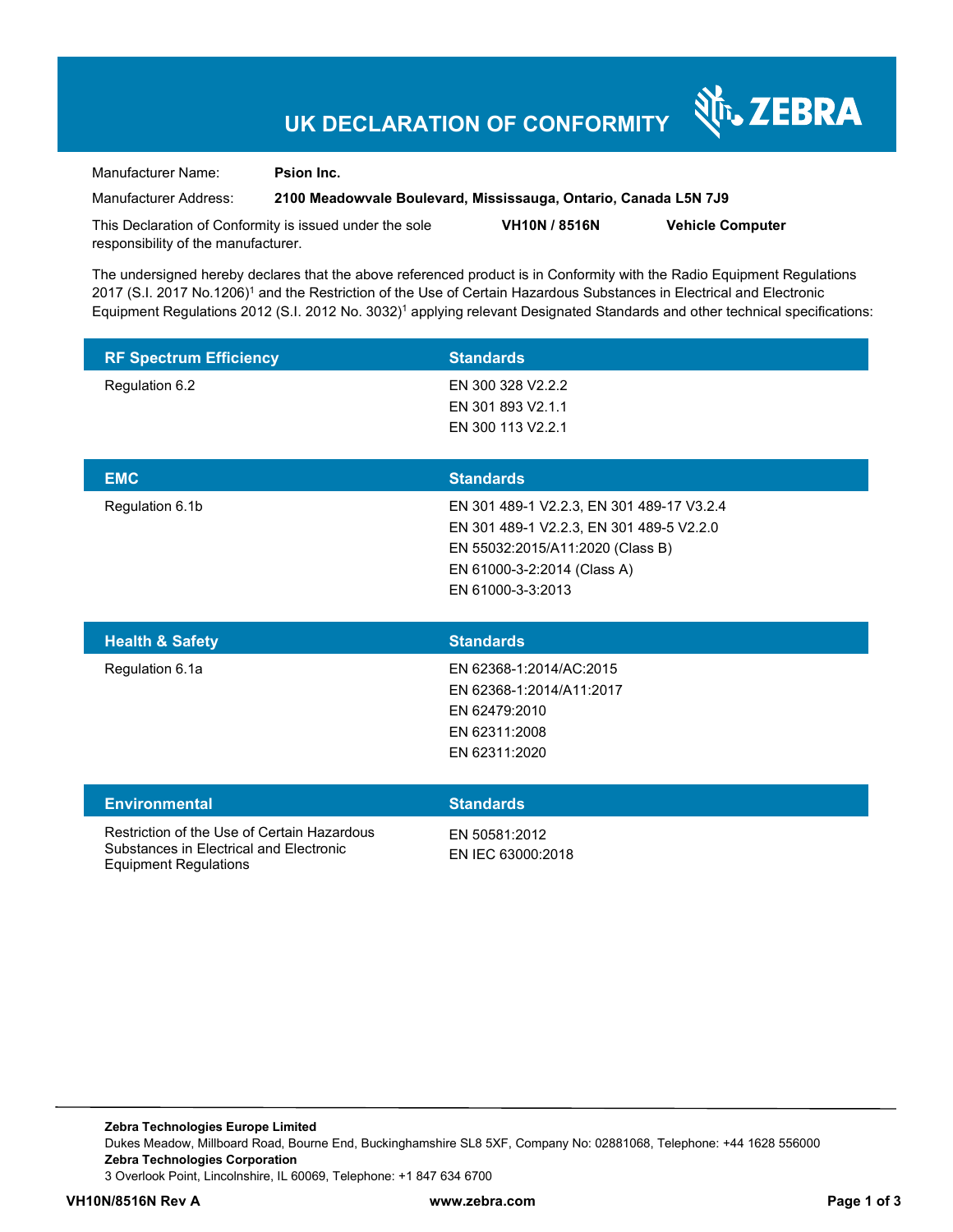# **UK DECLARATION OF CONFORMITY**



With regard to the Radio Equipment Regulations 2017 (S.I. 2017 No.1206)<sup>1</sup>, the conformity assessment procedure referred to in regulation 41(4)(a) and detailed in Schedule 2 has been followed.

 $^{\rm 1}$  As amended by applicable EU withdrawal legislation implemented at the time of issuing this declaration

### **Signed on behalf of Zebra Technologies Corporation**

*(Signature of authorized person)* Marco Belli Rev: A Annual Rev: A Annual Rev: A Annual Rev: A Annual Rev: A Annual Rev: A Annual Rev: A Annual Rev Sr. Manager, Regulatory **Date: 11 August 2021** Place: Bourne End, UK

**Zebra Technologies Europe Limited**  Dukes Meadow, Millboard Road, Bourne End, Buckinghamshire SL8 5XF, Company No: 02881068, Telephone: +44 1628 556000 **Zebra Technologies Corporation**  3 Overlook Point, Lincolnshire, IL 60069, Telephone: +1 847 634 6700